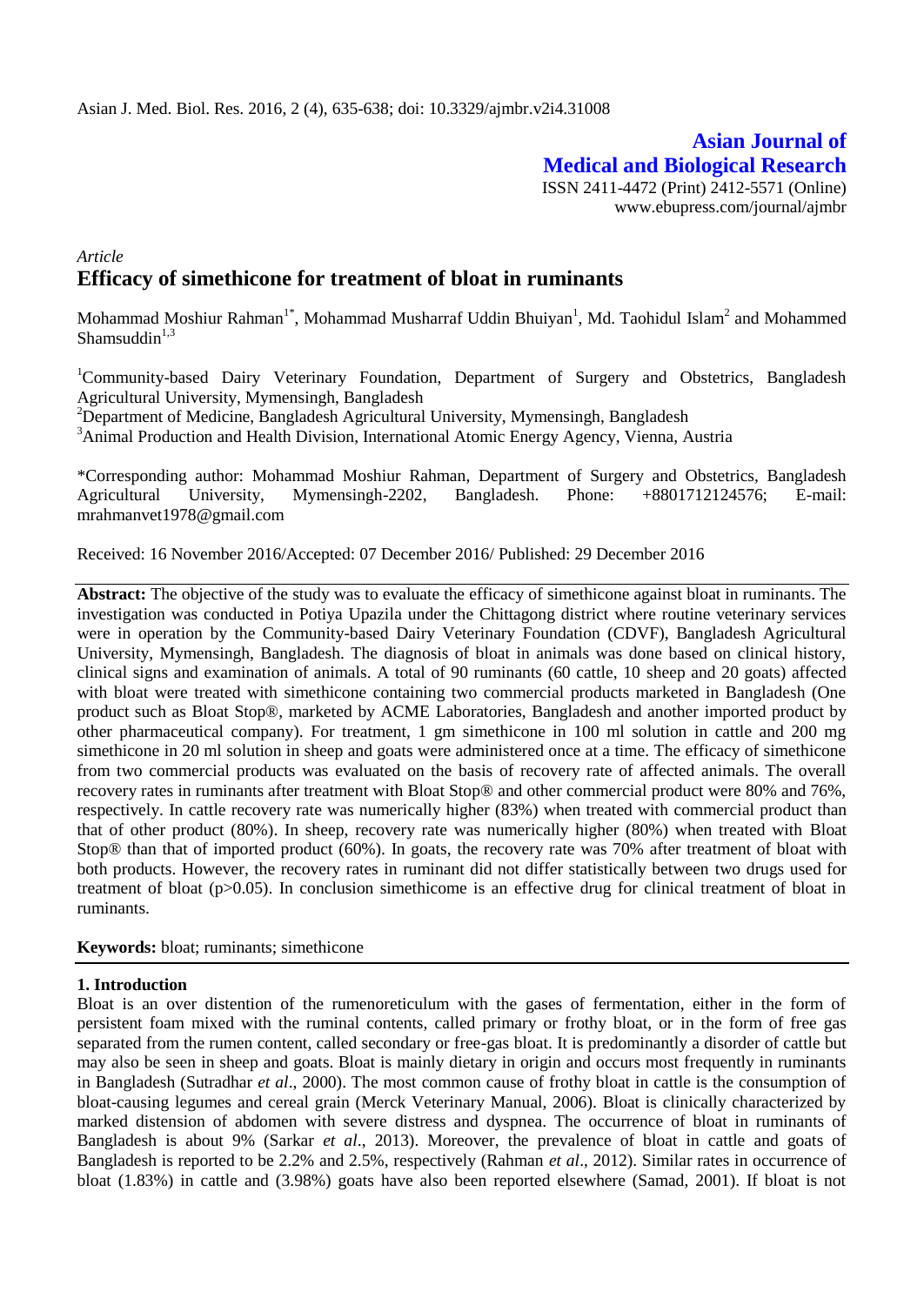treated as early as possible, it is fatal and life threatening for animals. Death rates due to bloat may be as high as 20% in cattle grazing bloat-prone pasture, and in pastoral areas, the annual mortality rate from bloat in dairy cows may be 1% **(**Merck Veterinary Manual, 2006)**.** There are also economic losses by death and by culling of bloat prone animals, losses of production from animals due to the disruption of normal farm work and the cost of preventive measures and treatment.

The most effective way to treat and prevent frothy bloat is to administer an antifoaming agent and many pharmaceutical companies market simethicone as an antifoaming agent at different trade names. Ideally, animals should be able to produce enough saliva, a natural antifoaming agent, to keep rumen froth to a minimum. However, decreased salivation is one of the key characteristics of the bloat condition in animals (Howarth, 1975). Simethicone acts in the stomach to decrease surface tension of gas bubble enabling their breakdown and the formation of larger bubbles. In this way it is believed that gas can be eliminated more easily. Simethicone is the chemically inertmixture of polydimethylsiloxane and hydrated silica gel which is classified as an antifoaming agent. It is physiologically inactive and is not toxic when administered orally in animals (Brečević *et al*., 1994). The pharmacological data suggest that simethicone has an antifoaming effect which is  $10^3 - 10^4$  times higher than either substance alone (Birtley *et al.*, 1974). However, limited study has been conducted to know the efficacy of simethicone for treatment of bloat in ruminants. Therefore, this study was conducted to determine the efficacy of semithicone for treatment of bloat in cattle, sheep and goats under field condition in Bangladesh.

#### **2. Material and Methods**

The study was conducted in selected farms at Potiya Upazila under the Chittagong district from November 2011 to June 2012 where routine veterinary services are given by the Community-based Dairy Veterinary Foundation (CDVF), Bangladesh Agricultural University, Mymensingh.

### **2.1. Selection and treatment of animals**

A total of 90 ruminants (cattle 60, goats 20, and sheep 10) suffering from acute bloat from different farms were diagnosed by CDVF veterinarian on the basis of history and clinical signs. Bloat affected ruminants were treated randomly either with simethicone preparation produced locally by ACME Laboratories Ltd, Bangladesh (Bloat Stop®; simethicone 1 gm in 100 ml bottle) or with similar imported product marketed in Bangladesh (commercial name is not mentioned here; simethicone 1 gm in 100 ml bottle). Each of 30 affected cattle was treated with 100 ml oral administration of Bloat Stop® at a time and each of another 30 affected cattle was treated with equal amount of imported drug administered orally at a time. Each of 10 affected goats and 5 affected sheep was treated with 20 ml oral administration of Bloat Stop® at a time and each of another 10 affected goats and each of 5 sheep was treated with equal amount of imported drug administered orally at a time. After treatment of ruminants with simethicone, all animals were monitored for 24 hours to observed recovery from bloat as indicated by normal appetite and normal distention of abdomen.

#### **2.2. Statistical analysis**

During experimental period, number of animal treated and number of animals recovered from bloat was recorded with respect to drug used and descriptive statistics was performed. Moreover, Chi squared test was performed to determine the statistical difference between two treated groups nil. The difference between two treated groups was considered significant when the P value was less than 0.05.

#### **3. Results**

In the present investigation, the efficacy of simethicone for the treatment of bloat in ruminants on the basis of recovery rate from illness was compared between two commercial products widely used in Bangladesh (Locally produced Bloat Stop® vs. imported one). Comparison between two commercial simethicone preparations on recovery rates from bloat after treatment in ruminants are presented in Table 1. The recovery rate after treatment with Bloat Stop® in ruminants was 80.0% (36 out of 45) and the recovery rate after treatment with imported drug in ruminants was 75.6% (34 out of 45). The recovery rates in ruminant did not differ statistically between 2 drugs used for treatment of bloat ( $p>0.05$ ). Moreover, the overall recovery rate in ruminant after treatment of bloat with simethicone was 77.8%.

Species wise recovery rates from bloat after treatment in ruminant are presented in Table 2. The recovery rate after treatment with Bloat Stop® in cattle was 83.3% (25 out of 30) and the recovery rate after treatment with imported drug in cattle was 80.0% (24 out of 30). The recovery rates in cattle did not differ statistically between 2 drugs used for treatment of bloat (p>0.05). The recovery rate after treatment with either Bloat Stop® or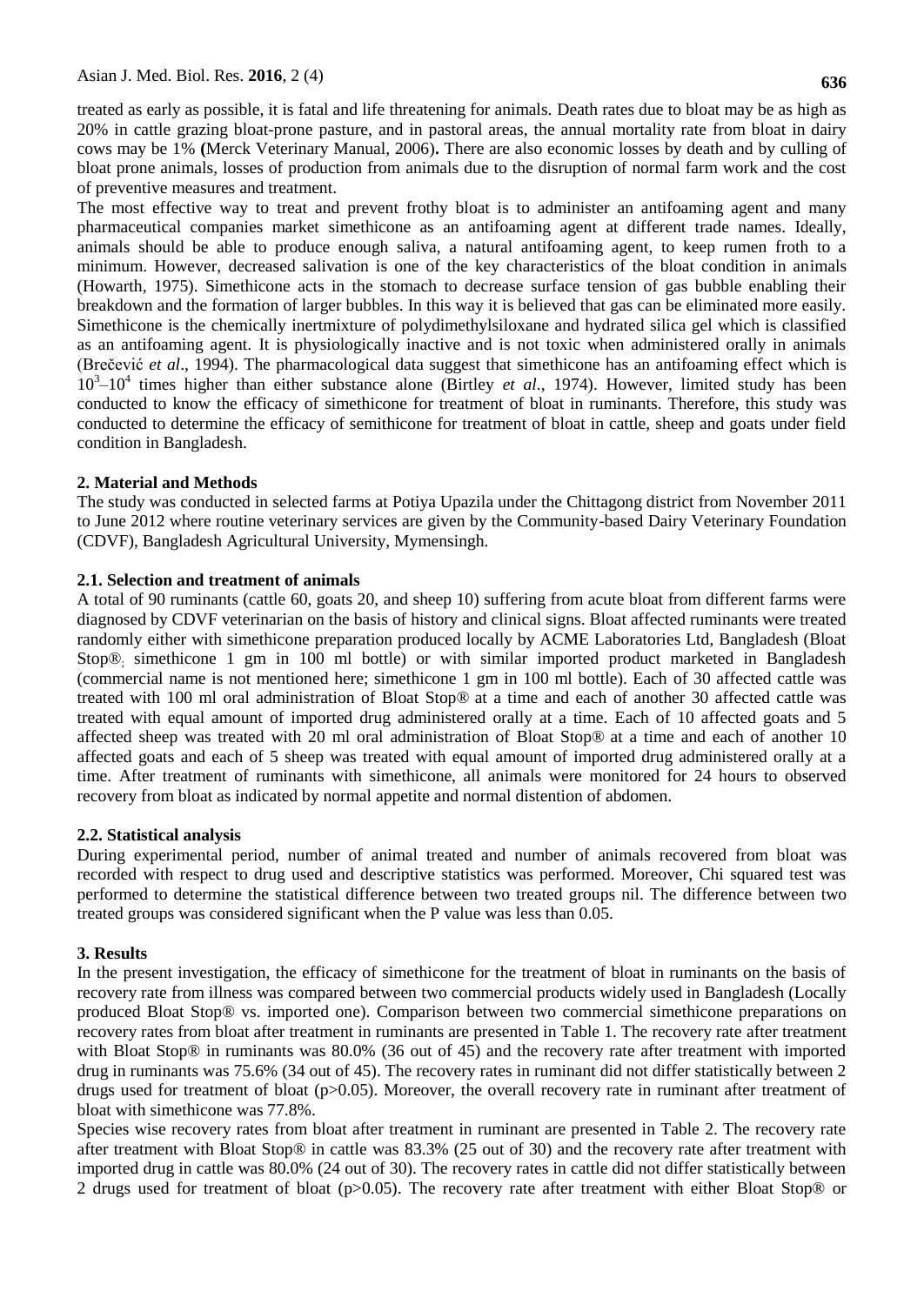imported product in goats was 70.0% (7 out of 10). The recovery rate after treatment with Bloat Stop® nil was 80.0% (4 out of 5) and the recovery rate after treatment with imported drug in sheep was 60.0% (3 out of 5). The recovery rates in sheep did not differ statistically between two drugs used for treatment of bloat ( $p>0.05$ ).

| Drugs used for                | Number of treated | Number of ruminant | Recovery rate $(\% )$ |  |  |  |  |
|-------------------------------|-------------------|--------------------|-----------------------|--|--|--|--|
| treatment                     | ruminant          | recovered          |                       |  |  |  |  |
| <b>Bloat Stop<sup>®</sup></b> | 45                | 36                 | 80.0                  |  |  |  |  |
| Imported product              |                   | 34                 | 75.6                  |  |  |  |  |
| Overall                       | 90                | 70                 | 77.8                  |  |  |  |  |

**Table 1. Comparison of recovery rates from bloat in ruminants between 2 products of simethicone.**

|              | Table 2. Comparison of recovery rates from bloat in 3 species of ruminant between 2 products of |  |  |  |  |  |  |  |
|--------------|-------------------------------------------------------------------------------------------------|--|--|--|--|--|--|--|
| simethicone. |                                                                                                 |  |  |  |  |  |  |  |

| <b>Species of</b><br>ruminant | Drugs used for<br>treatment   | <b>Number of treated</b><br>ruminant | Number of ruminant<br>recovered | Recovery rate $(\% )$ |
|-------------------------------|-------------------------------|--------------------------------------|---------------------------------|-----------------------|
| Cattle                        | <b>Bloat Stop®</b>            | 30                                   | 25                              | 83.3                  |
|                               | Imported product              | 30                                   | 24                              | 80.0                  |
| Goat                          | <b>Bloat Stop<sup>®</sup></b> | 10                                   |                                 | 70.0                  |
|                               | Imported product              | 10                                   |                                 | 70.0                  |
| Sheep                         | <b>Bloat Stop®</b>            |                                      |                                 | 80.0                  |
|                               | Imported product              |                                      |                                 | 60.0                  |

The recovery rates in ruminant did not differ statistically between 2 drugs used for treatment of bloat ( $p>0.05$ ).

## **4. Discussion**

The present investigation clearly showed that simethicone was higly effective against treatment of bloat in ruminants. We can choose a variety of other sources for antifoaming agents such as oil, fat, synthetic non-ionic surfactant and ionophore antibiotic for treatment of bolat in animals (Majak *et al*., 2003). Moreover, animal fat, vegetable oil and mineral oil may work equally in the rumen for treatment of bloat (Austin, 1981). Simethicone has a foam-inhibiting action, which has been studied in an anionic surfactant, a cationic surfactant and a soap solution (Brečević *et al*., 1994). The defoaming properties simethicone have also been examined both in vitro and in vivo (Rider, 1968). Simethicone is an anti-foaming agent that decreases the [surface tension](https://en.wikipedia.org/wiki/Surface_tension) of gas [bubbles,](https://en.wikipedia.org/wiki/Liquid_bubble) causing them to combine into larger bubbles in the [stomach](https://en.wikipedia.org/wiki/Stomach) that can be passed more easily. Simethicone does not reduce or prevent the formation of gas in the [digestive tract;](https://en.wikipedia.org/wiki/Gastrointestinal_tract) rather, it increases the rate of expulsion of gas when it exits in the rumen (Norton and William, 2005). Simethicone can relieve pain caused by gas in the intestines by decreasing foaming, which then allows for easier passing of [flatulence.](https://en.wikipedia.org/wiki/Flatulence) Simethicone is not absorbed by the body into the blood stream and is therefore considered relatively safe. National Institutes of Health (NIH) reports that there are usually no side effects when simethicone is taken as directed. Simethicone is an antifoaming agent that improved symptoms of upper abdominal bloating in a study, although this agent has not been evaluated in a prospective fashion using Rome-classified patients (Bernstein and Kasich, 1974). Simethicone antifoam agents are often employed to prevent and/or treat frothy bloat in cattle (Owens, 1991). Sutradhar *et al.* (2000) reported that recover rate was 100% when treated with simethicone mixed with tarpin oil.

## **5. Conclusions**

It can be concluded that simethicone is an effective drug for the treatment of bloat in cattle, sheep and goats at field condition in Bangladesh.

## **Acknowledgement**

The authors are grateful to the farmers at Potiya Upazila under the Chittagong district of Bangladesh for their cooperation during conducting the research.

## **Conflict of interest**

None to declare.